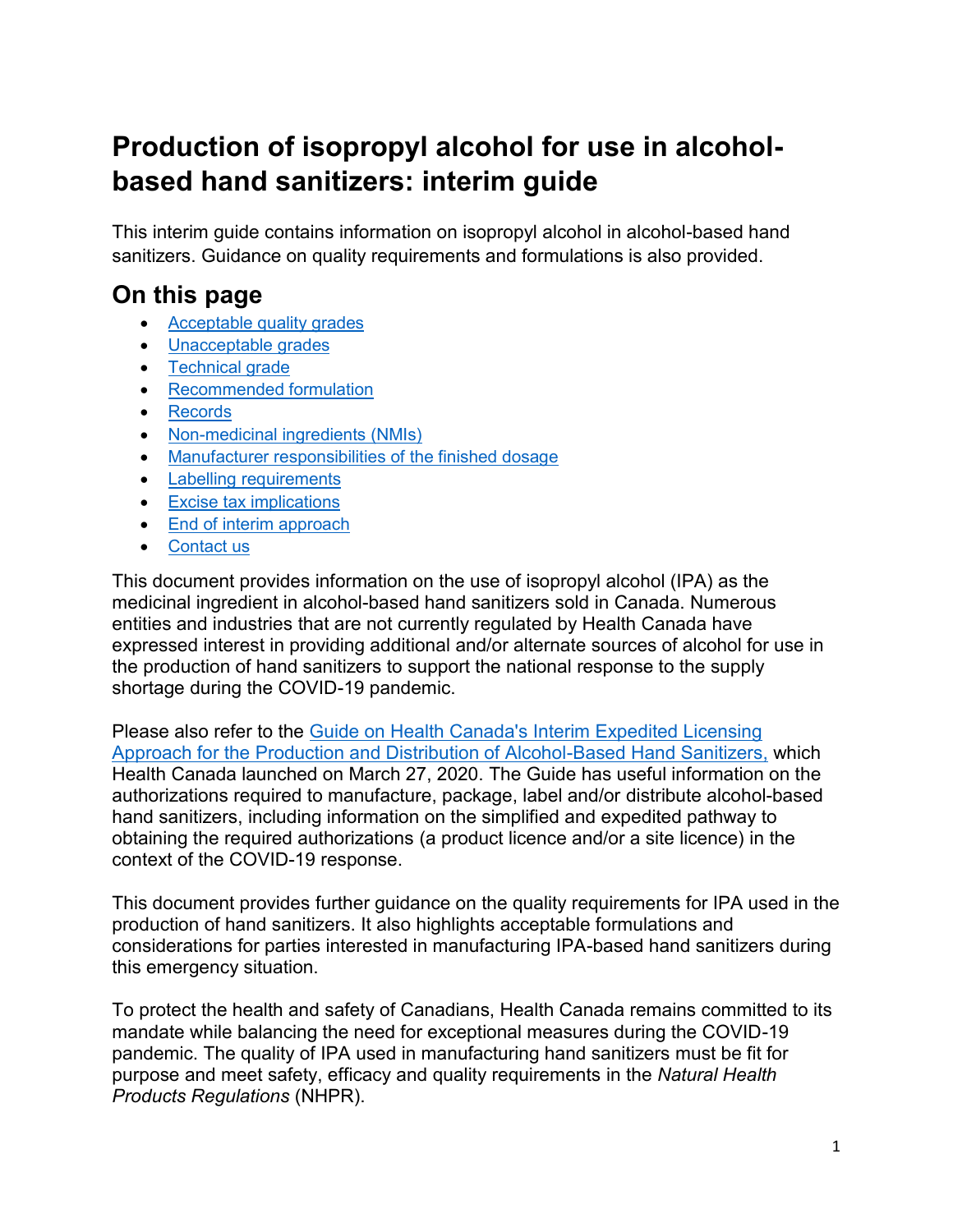This interim approach takes into account the current policies and best practices of foreign regulatory partners as well as recommendations of the World Health Organization (WHO).

#### <span id="page-1-0"></span>**Acceptable quality grades**

IPA used for the production of hand sanitizers must conform to one of the identity and purity criteria published in any of the following quality standards, with any acceptable deviations found within those standards. For details on these quality standards, please refer to the weblinks provided below. Please note that some of these references may be accessed for free, while others require payment for full access:

- [U.S. Pharmacopeia \(USP\)](https://www.usp.org/)
- [European Pharmacopeia \(Ph. Eur.\)](https://www.edqm.eu/)
- [Food Chemical Codex \(FCC\)](https://www.foodchemicalscodex.org/)
- [British Pharmacopoeia \(BP\)](https://www.pharmacopoeia.com/)
- [Pharmacopée française \(Ph.f.\)](http://www.ansm.sante.fr/) (in french only)
- [Pharmacopoeia Internationalis \(Ph.I.\)](https://apps.who.int/phint/en/p/docf/)
- [Japanese Pharmacopoeia \(JP\)](https://www.mhlw.go.jp/english/)
- [National Formulary \(NF\)](https://www.uspnf.com/)

Testing must follow the methodology for the IPA outlined in the reference you are using to be considered to meet the acceptable quality standard.

#### <span id="page-1-1"></span>**Unacceptable grades**

Laboratory/electronic grade IPA is typically used for educational purposes or electronic equipment cleaning, however the exact identity and quantity of impurities are unknown, especially with respect to those that may be introduced through the manufacturing process. These impurities are potentially undetected by food or drug analysis methods suited for human application. As such, laboratory/electronic grade IPA is not acceptable for use in hand sanitizer production or importation in Canada.

#### <span id="page-1-2"></span>**Technical grade**

Technical grade IPA is a broad term encompassing various purity and contaminant profiles. Only IPA that meets one of the above acceptable quality grades, is manufactured for human use as a food or drug, and has no other impurities outside of the limits established in the acceptable quality standards (including non-volatile residue introduced through the manufacturing process) is acceptable for use in hand sanitizers.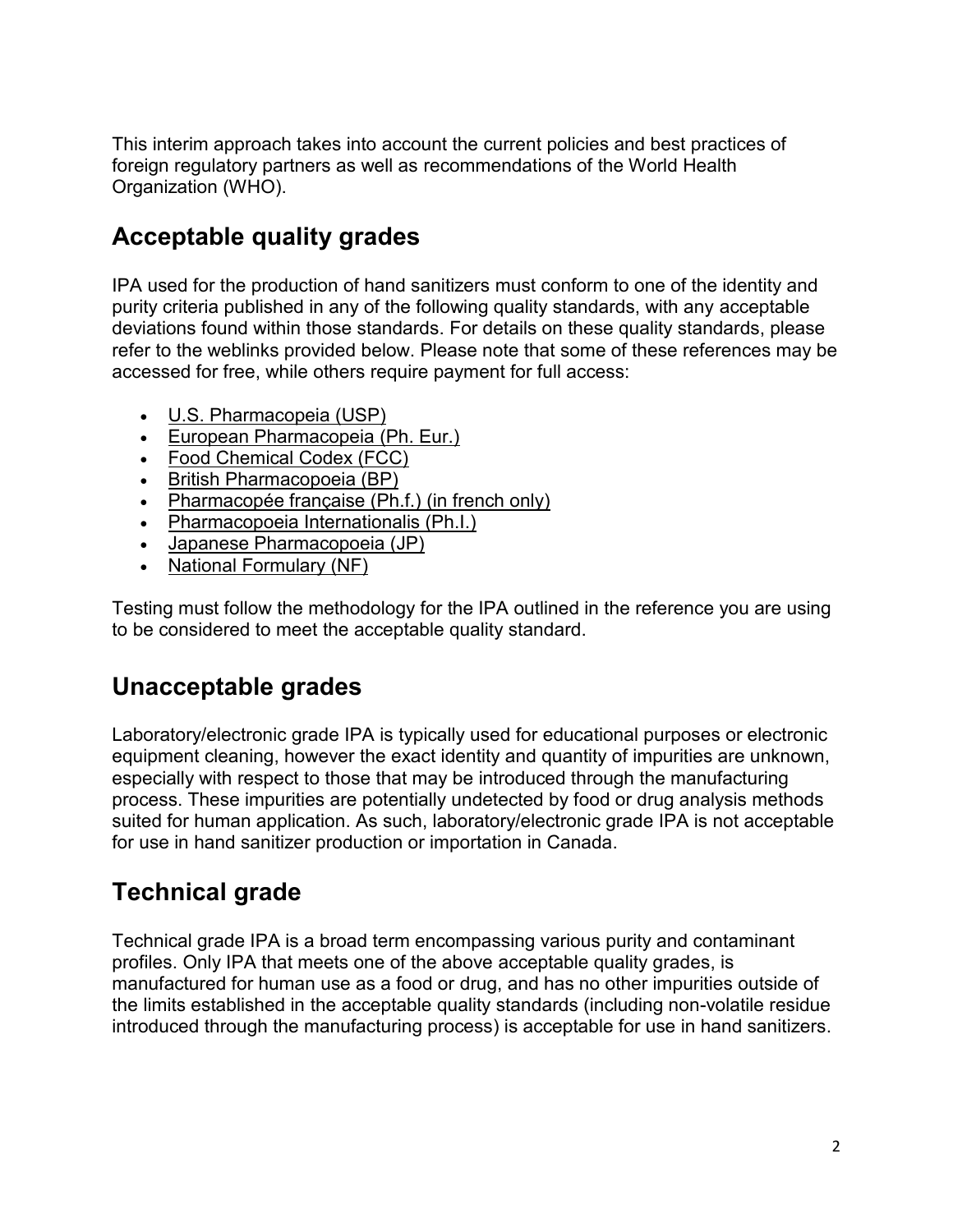The following are two additional examples of technical grades of IPA that are not typically used in pharmaceuticals but may also meet or exceed Health Canada's quality expectations:

- **American Chemical Society (ACS) grade**: This grade is acceptable for food, drug, or medicinal use and can be used for ACS applications or for general procedures that require stringent quality specifications and a purity of  $\geq 95\%$
- **Reagent grade**: This grade is generally equal to ACS grade (≥95%) and is acceptable for food, drug, or medicinal use and is suitable for use in many laboratory and analytical applications

For ACS and Reagent grades, companies are required to undertake additional testing to identify and account for the totality of impurities found in the IPA. These tests, and the acceptable methodologies, are outlined in the USP monograph for IPA. This includes:

- identification testing (infrared absorption)
- quantification testing (gas chromatography)
- impurities testing (identity and quantity) for volatile impurities and non-volatile residues
- testing that provides information on the gravity, refractive index, acidity and water determination to determine if, or how far away, the product is from meeting acceptable quality standards

You must ensure that:

- the testing methods are those outlined in the USP monograph to determine if the product is of acceptable quality
- the total % of impurities does not exceed levels set out in the acceptable quality grades
- no single impurity exceeds established thresholds in the acceptable quality standards
- quality controls are in place to ensure that there has been no mixing or contamination of the IPA

It is important that any technical grade product used must be consistent with the type of raw material that would be typically used for food or drugs, and no other additives or other chemicals have been added to the IPA. Further, special caution should be taken to ensure any other chemicals on site are not introduced into the IPA either intentionally or via cross contamination. Because of the potential for the presence of potentially harmful impurities due to the processing approach, it is paramount that any technical grade IPA should only be used if it meets the above reference grade requirements. If this has not been done, your IPA cannot be considered fit for human use and acceptable for use as a raw material in hand sanitizer.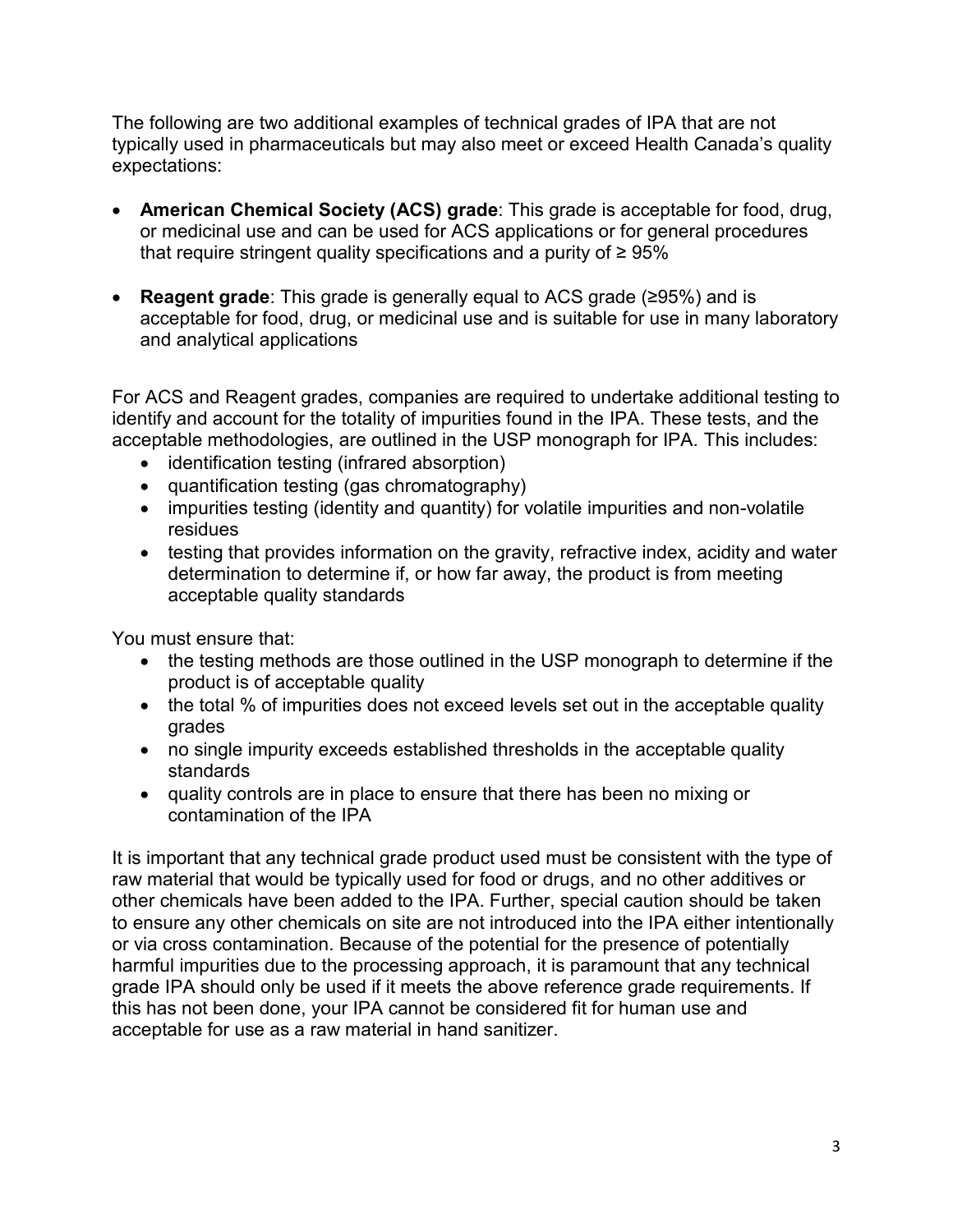You must always have a product licence, signified by an NPN to manufacture, distribute, or import alcohol based hand sanitizer. This product licence does not specify the type of IPA you are permitted to use. If you plan to use technical grade IPA in your hand sanitizer, you must notify Health Canada **before** you start using it, even if you already have a product licence. This notification will allow Health Canada to contact you when this interim approach allowing technical grade IPA to be used in hand sanitizer ends.

To notify Health Canada that you will be using technical grade IPA in your hand sanitizer, email the Natural and Non-prescription Health Products Directorate at

[hc.rmd.coordination-dgr.sc@canada.ca](mailto:hc.rmd.coordination-dgr.sc@canada.ca) with the following subject line **COVID-19 – Notification of technical grade IPA use in hand sanitizer**. This notification must include:

- name of company
- whether you have a product licence and/or a site license
	- o if so, your product number or site number
- a statement attesting to meeting the requirements established above (including that the IPA meets, is the equivalent of or exceeds an acceptable quality grade listed above)

Once you have submitted your notification, you do not need to wait for a response from Health Canada before manufacturing, distributing, or importing the product using technical grade IPA, provided that you have a been issued a product licence.

If you cannot make the attestation as your IPA does not meet the appropriate quality grades listed above, your IPA would not be considered acceptable for use as a raw ingredient in hand sanitizer.

Note: It is the responsibility of the product license holder to verify compliance of raw material with any and all requirements, such as those that relate to the appropriate testing and qualifications of technical grade IPA.

#### <span id="page-3-0"></span>**Recommended formulation**

All formulations must meet the safety and efficacy requirements established in Health Canada's [Antiseptic Skin Cleansers \(Personal Domestic Use\) monograph.](http://webprod.hc-sc.gc.ca/nhpid-bdipsn/atReq.do?atid=antiseptic_antiseptique&lang=eng)

Health Canada recommends that IPA-based hand sanitizers be manufactured according to the [WHO formulation](https://www.who.int/gpsc/5may/Guide_to_Local_Production.pdf) below. This formulation ensures that impurities commonly found in IPA should not exceed USP limits.

#### **Formulation for a 10-litre preparation**

- $\bullet$  Isopropyl alcohol  $99.8\%$  : 7515 ml
- Hydrogen peroxide 3% : 417 ml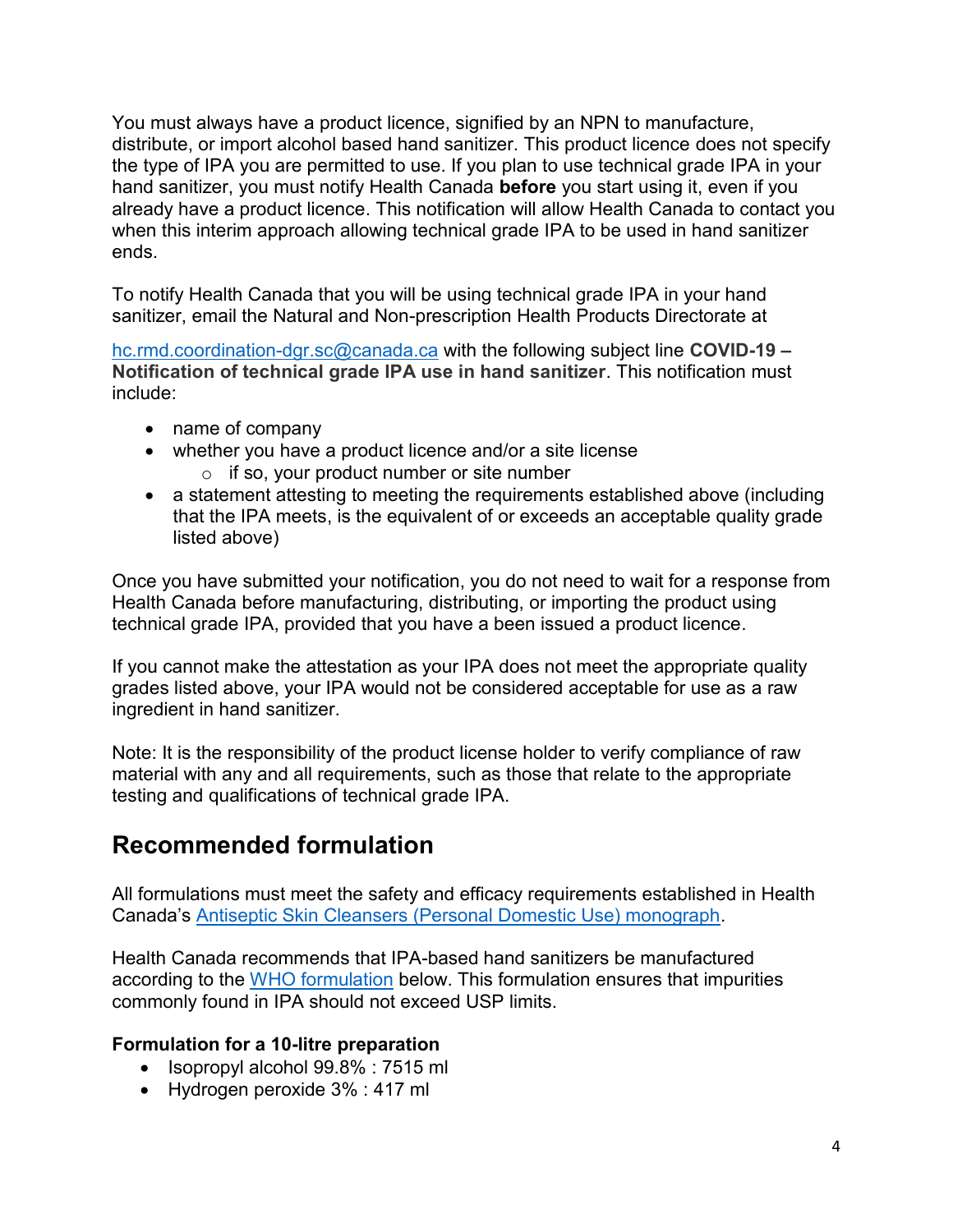- Glycerol 98% : 145 ml
- Water: Up to 10L

The final preparation contains 75% IPA, 0.125% hydrogen peroxide, 1.421% glycerol, and water.

Other acceptable formulations, which result in final preparations with the same ratios, include:

- the [USP guidance, as updated on March 25, 2020](https://www.usp.org/sites/default/files/usp/document/about/public-policy/usp-covid19-handrub.pdf)
- the [US FDA guidance, released on March 27, 2020](https://www.fda.gov/media/136289/download)

#### <span id="page-4-0"></span>**Records**

Records must be maintained on how the hand sanitizer is prepared, including details on how the final IPA dilution in the finished product was derived. The amount of IPA needed in the formulation should be calculated using the following equation (as set out in the [USP guidance\)](https://www.usp.org/sites/default/files/usp/document/about/public-policy/usp-covid19-handrub.pdf):

(final % alcohol) × (final volume of preparation)  $=$ (starting % alcohol)

volume of starting ingredient required

Long description

The volume of starting ingredient required is calculated by multiplying the final percentage of alcohol by the final volume of preparation, and then dividing by the starting percentage of alcohol.

Documentation including certificates of analysis (CoA) must be kept on record and made available at the request of Health Canada.

#### <span id="page-4-1"></span>**Non-medicinal ingredients**

All non-medicinal ingredients (NMIs) used in a hand sanitizer product must be listed in Health Canada's [Natural Health Products Ingredient Database](http://webprod.hc-sc.gc.ca/nhpid-bdipsn/search-rechercheReq.do) (NHPID) and comply with all listed restrictions (as per the NHPID).

While non-sterile water can be used in place of sterile water, you should ensure that the water system is being continuously monitored, for example by monitoring bacterial counts to ensure they are within acceptable ranges for IPA (see [applicable](https://www.canada.ca/en/health-canada/services/drugs-health-products/public-involvement-consultations/natural-health-products/consultation-good-manufacturing-practices1.html#a231) good [manufacturing](https://www.canada.ca/en/health-canada/services/drugs-health-products/public-involvement-consultations/natural-health-products/consultation-good-manufacturing-practices1.html#a231) guidance for additional information on microbial testing). This may necessitate additional precautions in relation to contamination. If non-sterile water is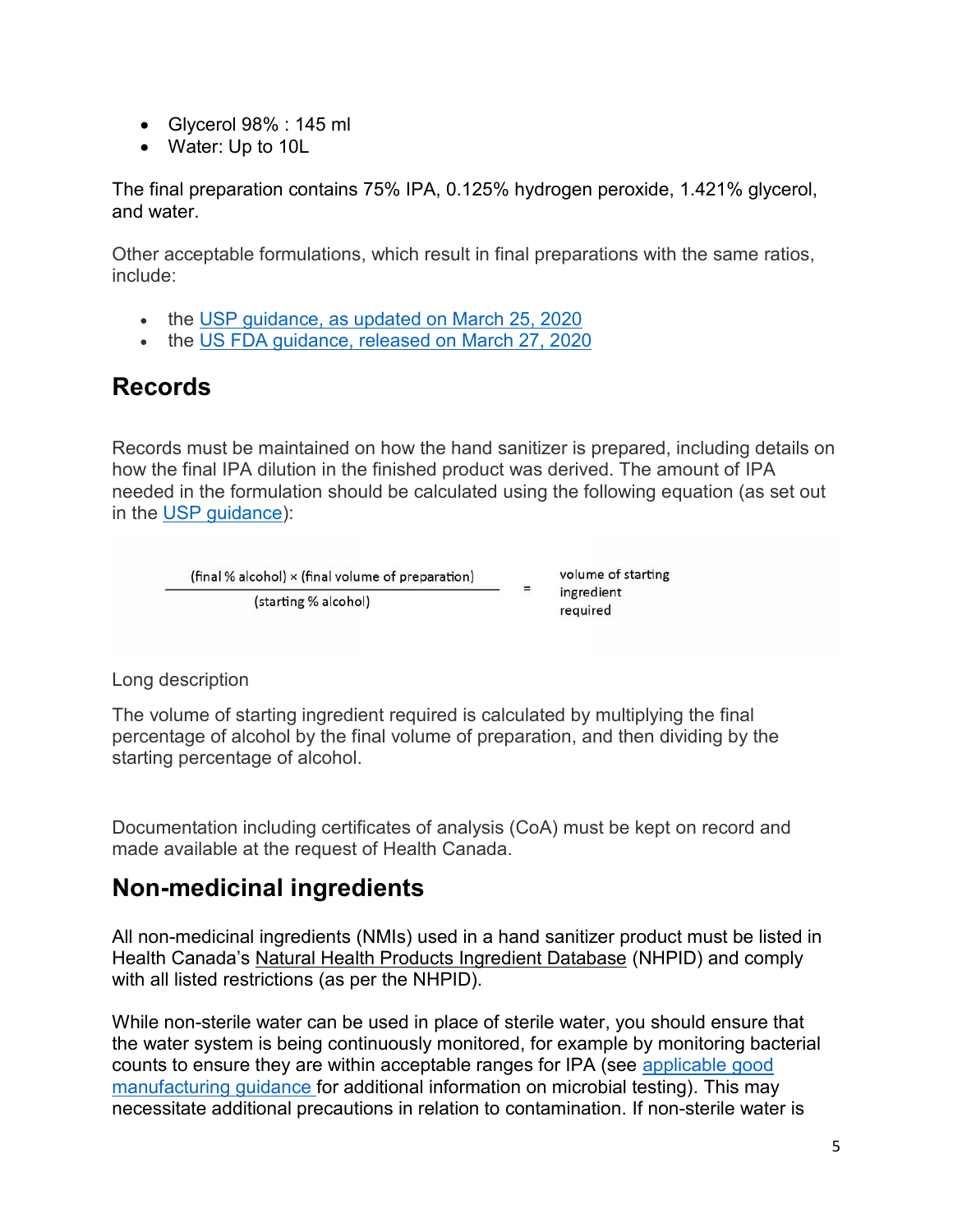used, additional testing is also required to ensure quality of the finished product prior to distribution (for instance, sale or donation).

Any substitutions must be ingredients identified in the NHPID and you must notify Health Canada of such a change (no response from Health Canada is required). If the NMI that you intend to use is not found in the NHPID, you may complete a [Natural](https://www.canada.ca/en/health-canada/services/drugs-health-products/natural-non-prescription/applications-submissions/online-solution/ingredients-database-issue-form.html)  [Health Products Ingredients Database Issue Form](https://www.canada.ca/en/health-canada/services/drugs-health-products/natural-non-prescription/applications-submissions/online-solution/ingredients-database-issue-form.html) and submit to ingredient support@hc-sc-gc.ca to ask to have the ingredient added.

#### <span id="page-5-0"></span>**Manufacturer responsibilities of the finished dosage**

In addition to the responsibilities of the raw material supplier in following good manufacturing practices, the good manufacturing practices listed in the NHPR must be applied for all finished dosage form NHPs, including hand sanitizers. For instance, the quality assurance person/department must maintain the following:

- you are responsible to confirm that the isopropyl alcohol lot you have purchased/acquired includes a lab report with impurities results listed that then must be compared to the USP acceptable limits
- you must be able to trace each lot of isopropyl alcohol to the products you have produced
- you must be able to effectively recall your product in the event that a quality issue arises
- you must quarantine any suspect lots of isopropyl alcohol or finished hand sanitizers and take steps to ensure that quarantined product is not released for use or sale

# <span id="page-5-1"></span>**Labelling requirements**

You must meet the labelling requirements outlined in the Guide on Health Canada's Interim Expedited Licensing Approach for the Production and Distribution of Alcohol-Based Hand Sanitizers. There are no specific, additional labelling requirements for hand sanitizers containing IPA as any IPA (including technical grade) acceptable for use in hand sanitizers needs to meet or exceed the quality standards set out in this guide.

## <span id="page-5-2"></span>**Excise tax implications**

Alcohol importers may have additional registration requirements under legislative frameworks, such as *Excise Act,* 2001, which is administered by the Canada Revenue Agency (CRA). It is your responsibility to check with any other licensing bodies, such as the CRA, to understand the implications of your formulation on any authorizations producing and using alcohol.